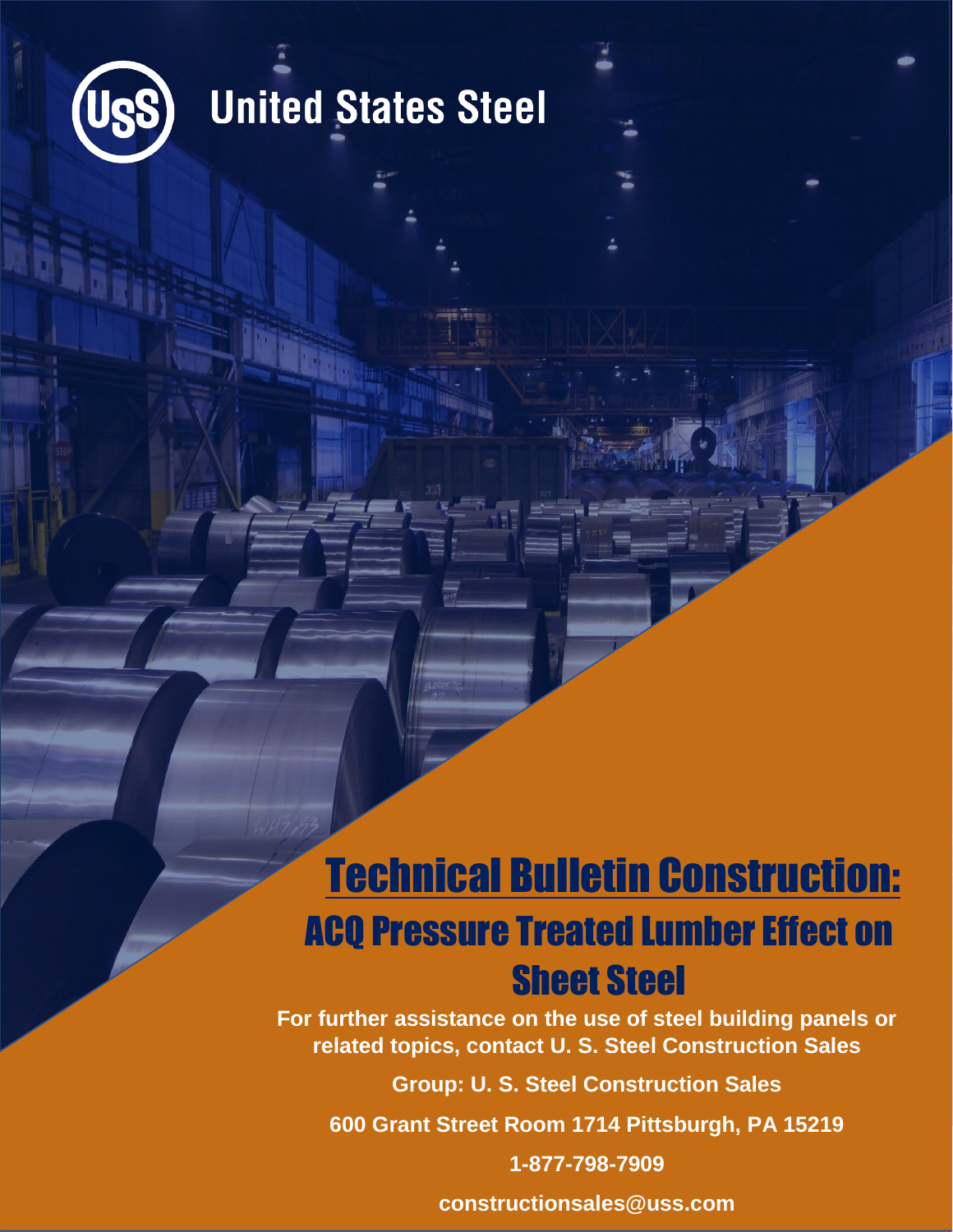The material in this paper is intended for general information only. Any use of this material in relation to any specific application should be based on independent examination and verification of its unrestricted availability for such use, and a determination of suitability for the application by professionally qualified personnel. No license under any United States Steel Corporation patents or other proprietary interest is implied by the publication of this paper. Those making use of or relying upon the material assume all risks and liability arising from such use or reliance.



For further assistance on the use of steel building panels or related topics, contact U. S. Steel Construction Sales Group:

> U. S. Steel Construction Sales 600 Grant Street Room 1714 Pittsburgh, PA 15219 1-877-798-7909 constuctionsales@uss.com



**United States Steel** 

### **Pressure Treated Lumber**

Wood, as a building material, is often pressure treated by forcing preservatives into wood cells to provide protection against decay from insects, fungi, microorganisms, and moisture. Chromated Copper Arsenate (CCA) has been used as one of the most common preservatives for pressure treated lumber since the 1940's. This treatment can extend the service life of the wood from years to decades1. However, as a result of increasing environmental concerns, the Environmental Protection Agency (EPA) worked with the wood preservative industry to voluntarily phase out the use of CCA as the primary wood preservative for most residential and general consumer construction by December 31, 2003 2, 3. CCA treated wood will not be available for most residential applications with some exceptions 4, but is still approved for commercial applications 2 . The alternatives to CCA, such as Alkaline Copper Quaternary (ACQ) and Copper Azoles (CA), do not contain arsenic.

### **What is ACQ?**

Alkaline Copper Quaternary (ACQ) is the most common alternative treatment for pressure treated wood, which consists of copper oxide (67%) as fungicides and quaternary ammonium compound (quat, 33%) as insecticides and fungicidal treatment. There are four types of ACQ that have been formulated for different wood species and applications: ACQ-A, ACQ-B, ACQ-C and ACQ-D. The minimum retention of ACQ in the treated wood is 0.25 lb/ft2 for above-ground applications and 0.5 lb/ft2 for in-ground contact applications 4. ACQ treated lumber is reportedly more corrosive to steel and coated steel than CCA treated lumber 3. This has raised concerns regarding the corrosion of Structural Galvanized Steel Sheets typically used in bracketry or similar hardware, Architectural Steel Sheets used in roofing and siding product, and fasteners.

### **How ACQ Affects Metal**

U. S. Steel conducted a study in order to understand the corrosion behavior of steel products in contact with ACQ treated lumber. The study included ACQ-D treated lumber, CCA treated lumber, Structural Galvanized Steel sheets, Architectural Steel Sheets, and fasteners.

#### **Structural Galvanized Steels**

The Structural Galvanized Steels were exposed to an accelerated cyclic corrosion test that simulates the environment of structures (such as decks, barns, etc.) exposed to humidity and frequent rainfall. The samples include chemically treated (CT) G90 5 and G165 5 hot-dip

1 Western Wood Preservers Institute, Wood that Works, Wood that Lasts, www.wwpinstitute.org 2 American Wood-Preservers' Association Standard, www.epa.gov/oppad001/reregistration/cca/awpa\_table.htm 3 EPA web side, www.epa.gov/oppad001/reregistration/cca/alternativestocca.htm 4 Forest Products Laboratory, USDA, "Changes in Pressure-Treated Wood for Residential Construction", TechLine, June 2004. 5 Hot-dip galvanized product with zinc coating weight as designated by ASTM A653.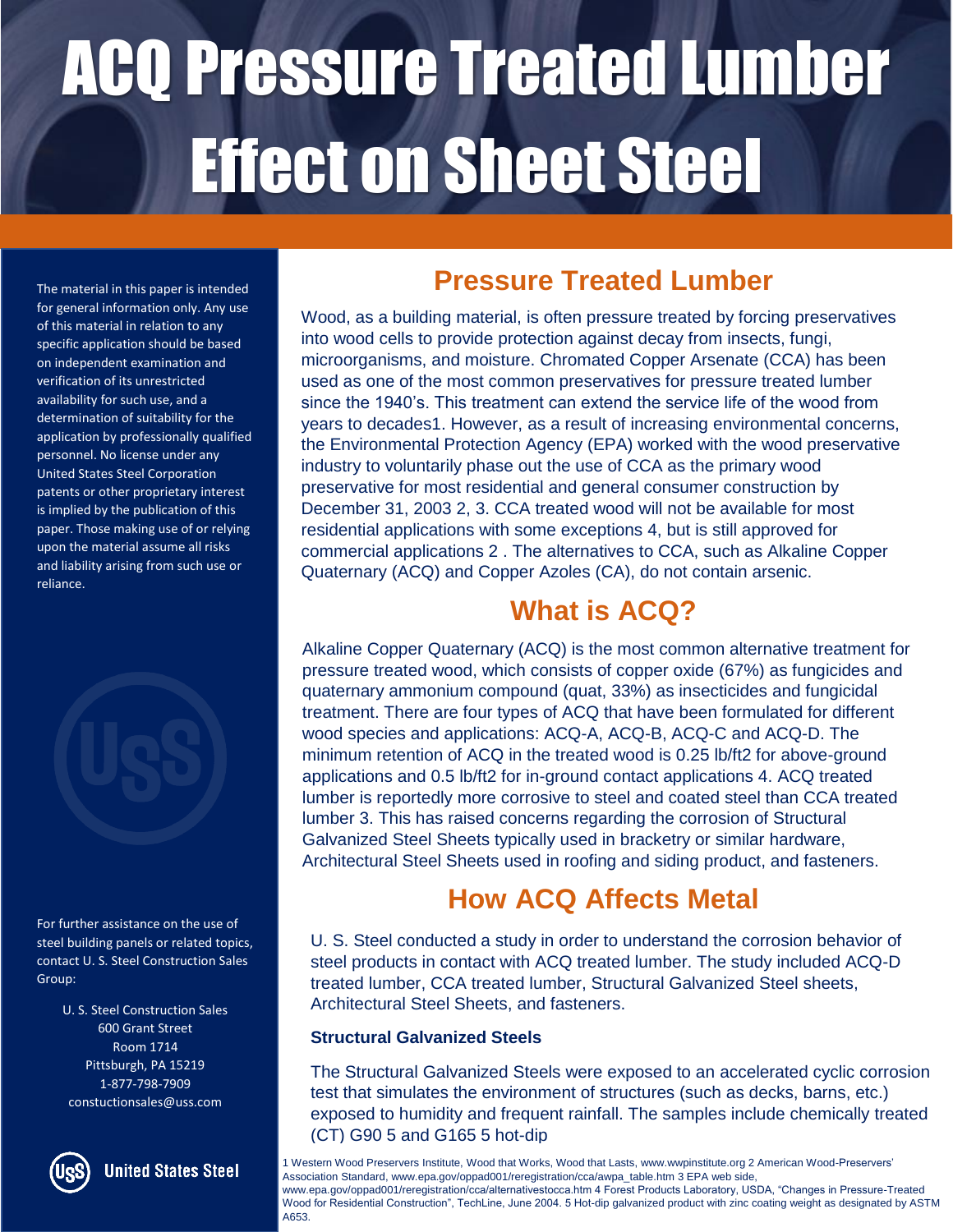The material in this paper is intended for general information only. Any use of this material in relation to any specific application should be based on independent examination and verification of its unrestricted availability for such use, and a determination of suitability for the application by professionally qualified personnel. No license under any United States Steel Corporation patents or other proprietary interest is implied by the publication of this paper. Those making use of or relying upon the material assume all risks and liability arising from such use or reliance.

For further assistance on the use of steel building panels or related topics, contact U. S. Steel Construction Sales Group:

> U. S. Steel Construction Sales 600 Grant Street Room 1714 Pittsburgh, PA 15219 1-877-798-7909 constuctionsales@uss.com



**United States Steel** 

galvanized steel (HDG), and G90 ACRYZINC<sup>®</sup> Coated Sheet Steel 6. Because structural failure is a primary concern, the samples were exposed until significant red rusting had progressed. Figure 1 shows the percent average weight loss of the Structural Steel samples after more than three months of cyclic testing, which suggests that the CCA is somewhat less corrosive than ACQ-D in a cyclic rainfall environment. The benefits of increased zinc coating weight or acrylic passivation appear rather modest because the weight loss data includes a significant loss of steel mass to rust. The results showed that the steel samples in contact with ACQ-D lumber developed more-easily dissolved oxide corrosion products that provided less protection to the steel against further corrosion. In comparison, CCA is less corrosive and permits the formation of more-protective oxides on the surface of HDG.



**Figure 1. Results of cyclical rainfall/humidity test.**

#### **Architectural Sheet Steel**

The Architectural Sheet Steels (for metal roofing and siding applications) were exposed to an aggressive accelerated corrosion test that simulates sheets in near contact with standing water. The samples included chemically treated G90 HDG, chemically treated GALVALUME<sup>®</sup> 7 Coated Sheet Steel, ACRYLUME<sup>®</sup> 8 Coated Sheet Steel, prepainted HDG, and prepainted GALVALUME<sup>®</sup> samples. Commercially available barrier films were also used in this study. Figure 2 shows that ACQ-D treated wood is more corrosive than the CCA treated wood to the coated sheet materials. The continuously damp environment highlights performance differences between different coatings, paints, and barriers.

6 ACRYZINC is a registered trademark of the United States Steel Corporation

7 GALVALUME® is an internationally registered trademark of BIEC International, Inc. and some of its licensed producers 8 ACRYLUME<sup>®</sup> is a registered trademark of the United States Steel Corporation.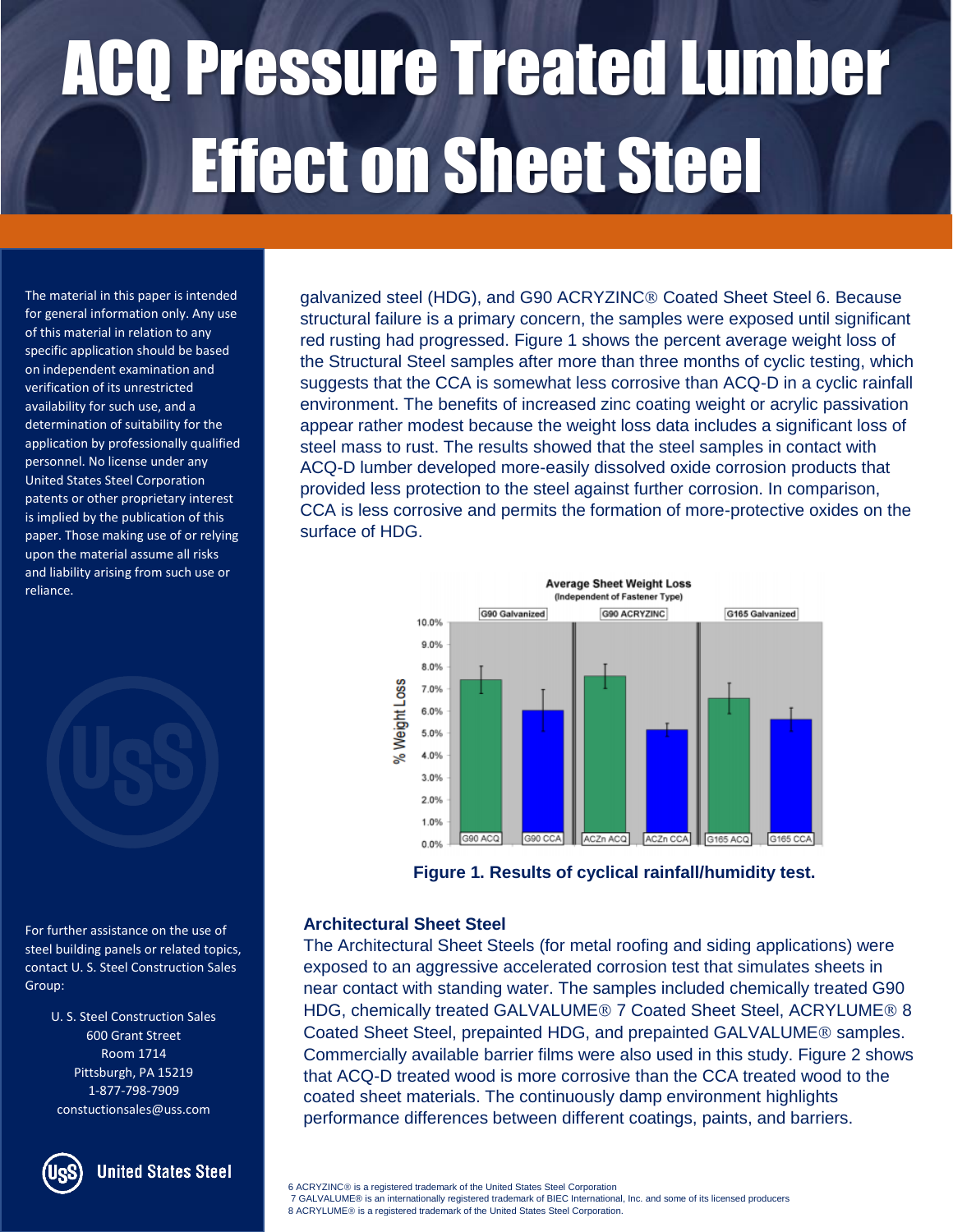The material in this paper is intended for general information only. Any use of this material in relation to any specific application should be based on independent examination and verification of its unrestricted availability for such use, and a determination of suitability for the application by professionally qualified personnel. No license under any United States Steel Corporation patents or other proprietary interest is implied by the publication of this paper. Those making use of or relying upon the material assume all risks and liability arising from such use or reliance.

For further assistance on the use of steel building panels or related topics, contact U. S. Steel Construction Sales Group:

> U. S. Steel Construction Sales 600 Grant Street Room 1714 Pittsburgh, PA 15219 1-877-798-7909 constuctionsales@uss.com



**United States Steel** 

For the prepainted products in Figure 3, ACQ-D treated wood is generally more corrosive than the CCA treated wood. The prepainted GALVALUME<sup>®</sup> materials appear to be more susceptible to the increased corrosivity of ACQ-D than the prepainted HDG materials. In comparison, the severe corrosion of the unpainted chemical treated G90 HDG materials in Figure 2 illustrates the effectiveness of paint films. Similarly, commercially available barrier films between the treated wood and coated steel sheet products significantly reduce the corrosion on the coated sheet products. Figure 4 shows the dramatic improvement in corrosion performance of CT G90 HDG installed with a protective barrier film applied to the ACQ-D treated wood.





**Figure 2. Weight loss of the sheet products with and without barrier protection**

**Figure 3. Weight loss of prepainted sheets.**



**Figure 4. Corrosion of CT G90 with (right) and without (left) the use of barrier protection.**

#### **Fasteners in Contact with Steel Sheets**

In an effort to analyze any potential increased galvanic corrosion of the structural steel sheets resulting from the contact with fasteners of dissimilar metals, four types of fasteners were investigated: HDG Nails, Aluminum Nails, Stainless Steel Screws, and Nylon Bolts. The results indicate that the fastener type does not strongly affect the corrosion rate of the steel sheet near the holes. The comparison of the four types of fasteners showed that the HDG Nails were the most heavily corroded while stainless steel nails performed best.